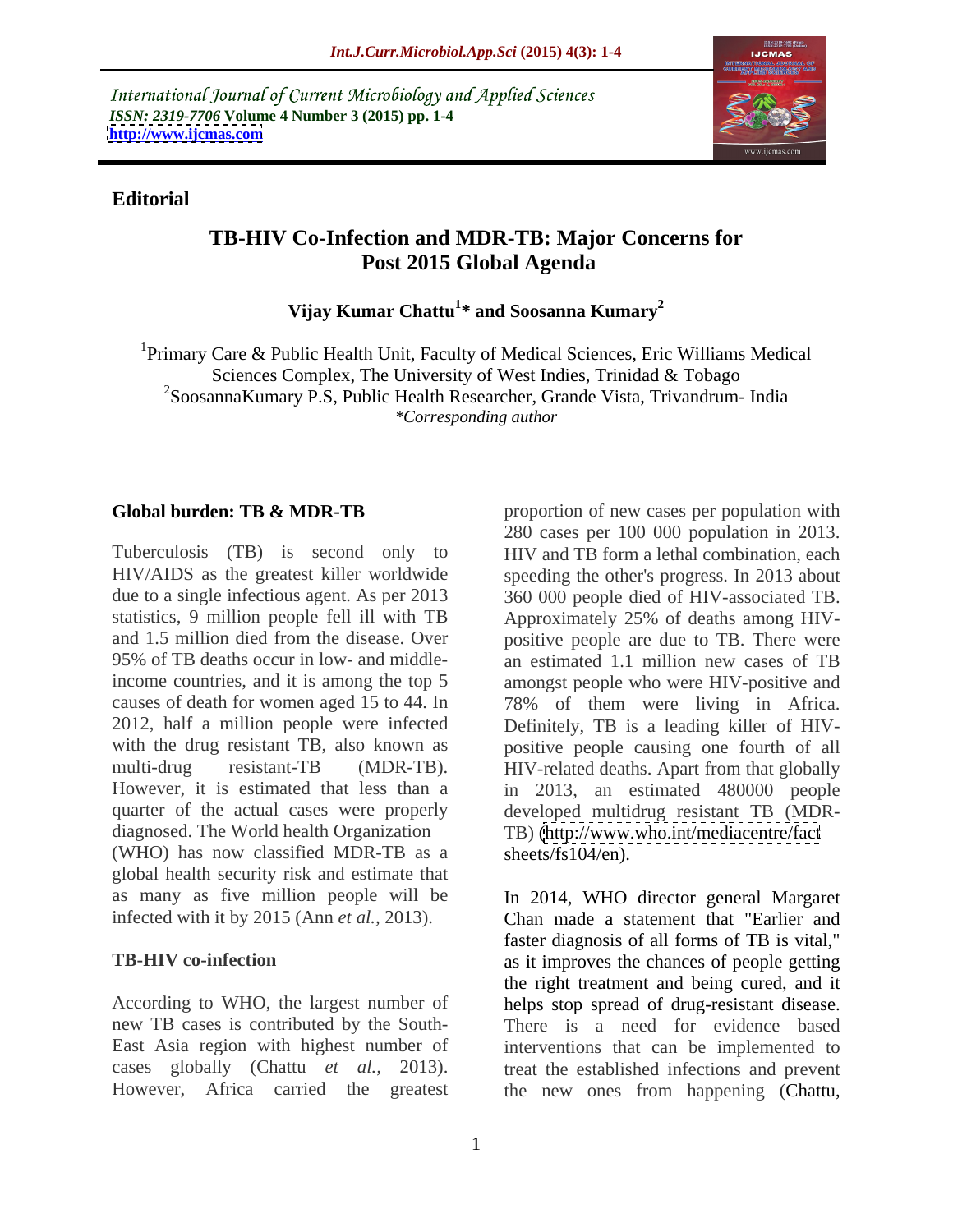2014). Around 2.5 million people become infected with HIV each year. This economic & social burden of TB. Failure to extraordinary toll on human life and public do so will carry serious individual and health worldwide will only be reversed with effective prevention (Chattu *et al.,* 2014).

# **A major Public-Private Partnership**

Key partnerships have played an 1. Government stewardship and instrumental role in scaling back TB and accountability with monitoring & HIV co-infection. As HIV/AIDS has claimed millions of lives in the global workforce and continues to be a threat to many businesses (Chattu, 2015). To address this issue seriously, President's Emergency Plan for AIDS Relief (PEPFAR) in August of 2012, PEPFAR came forward and had 4. Adaptation of the strategy and announced a public-private targets at country level with global partnership between USAID, UNITAID and collaboration. the Bill & Melinda Gates Foundation. This partnership includes expansion and a chiesement of this seed by 2025 required. increased access to GeneXpert (Xpert), a molecular diagnostic system that provides a two-hour rapid diagnosis of TB, TB/HIV coinfection and drug-resistant TB. This partnership produced an immediate 40 percent reduction in the cost of this innovative rapid TB test, and a year and a half later is contributing to the roll-out of this new technology, increasing access to those most vulnerable across government, communities and the [\(http://blogs](http://blogs).state.gov/stories/2014/03/24/wo rld-tb-day-fight-against-hivaids-vital-future without-tuberculosis).

## **Post 2015 development agenda: END TB** strategy **strategy** and the strategy **strategy** and the strategy **strategy** and the strategy **strategy** and the strategy **strategy** and the strategy **strategy** and the strategy **strategy** and the strategy **strategy** and th

The global strategy and targets for TB prevention, Care and control after 2015 were endorsed by all member states at the 2014 TB incidence rates must first accelerate<br>World Health Assembly as shown in the from an average of 2% per year in 2015 World Health Assembly as shown in the table below to 10% per year by 2025. [\(http://www.who.int/tb/post2015\\_TBstrateg](http://www.who.int/tb/post2015_TBstrateg)

y.pdf). Achieving this global target is<br>TB who die from the disease (the casefeasible only with dramatic decline in TB

deaths and cases, and elimination of global public health consequences.

WHO emphasizes the following principles to achieve this ambitious goal:

- 1. Government stewardship and accountability with monitoring & evaluation **example**
- 2. Strong coalition with civil society organizations and communities
- 3. Protection and promotion of human rights, ethics and equity
- collaboration.

Achievement of this goal by 2035 requires:

1. Expanding the scope and reach of interventions for TB care and prevention, with a focus on high-impact, integrated and patient-centered approaches;

2. Eliciting full benefits of health and development policies and systems, through engaging a much wider set of collaborators across government, communities and the private sector;

3. Pursuing new scientific knowledge and innovations that can dramatically change TB prevention and care.

# **Ambitious targets & pre-conditions**

- 1. To reach the targets set out in the End TB Strategy, the annual decline in global TB incidence rates must first accelerate from an average of 2% per year in 2015 to 10% per year by 2025.
- 2. Secondly, the proportion of people with TB who die from the disease (the case-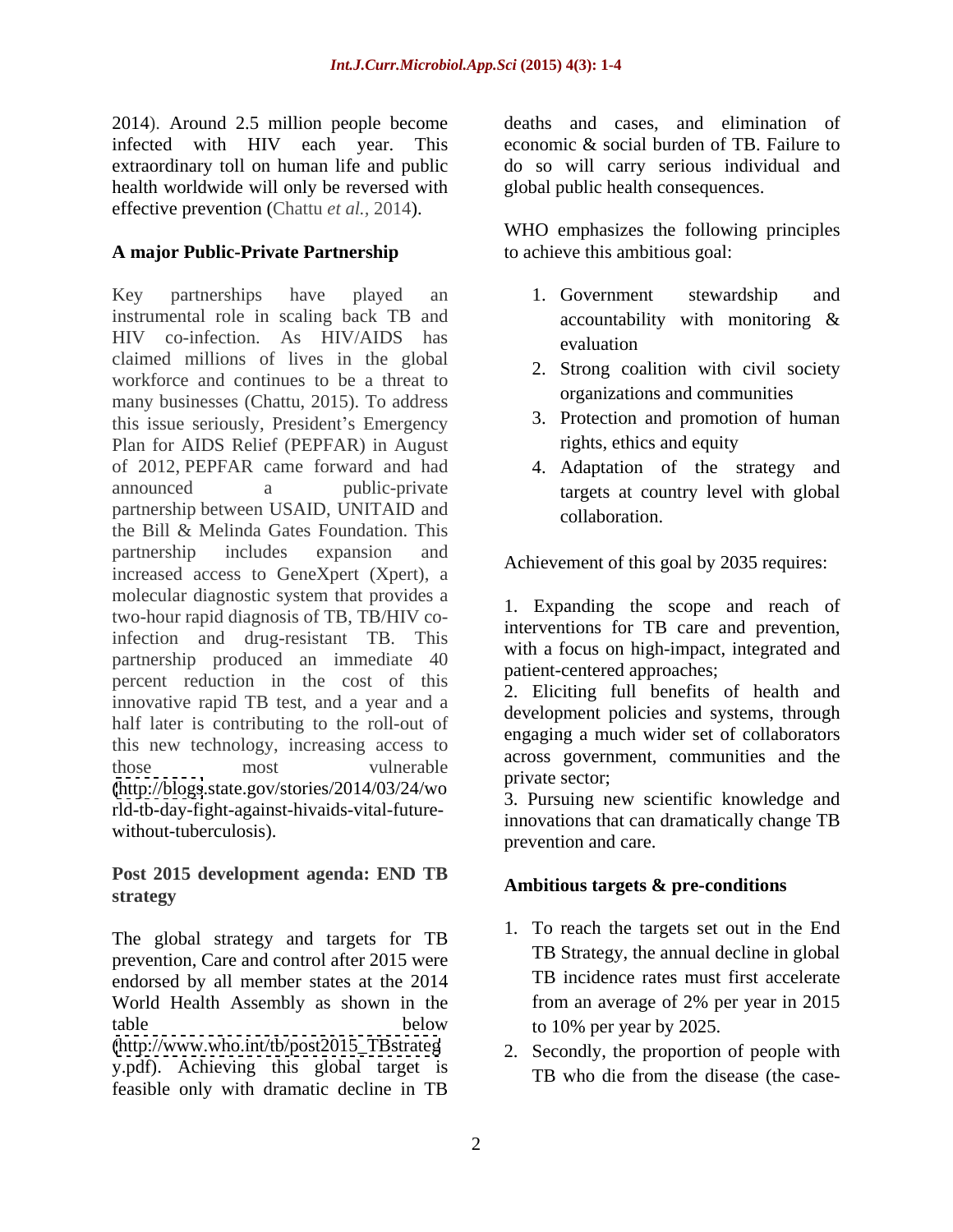projected 15% in 2015 to 6.5% by 2025.

3. Though these declines in deaths and incidence by 2025 are ambitious to achieve, they are feasible with existing tools complemented by universal health coverage and social protection.

achieve the SDG\* 2030 and End TB 2035 build on principles of government effective pre- and post-exposure and a safer and more effective treatment for latent TB infection are needed to reduce the number of new TB cases arising from the

fatality ratio) needs to decline from a approximately 2 billion people worldwide who are infected with *M. tuberculosis*, as well as better diagnostics and safer and easier treatment including shorter drug regimens for TB disease. For new tools to be available by 2025, greatly enhanced and immediate investments in research and development are required.

To sustain progress beyond 2025 and To ensure full impact, these actions must targets, additional tools must be available by stewardship, engagement of civil society, 2025. In particular, a new vaccine that is human rights and equity, and adaptation to build on principles of government the unique context of diverse epidemics and settings.

| <b>VISION</b>                                                   | A world free of tuberculosis<br>- zero deaths, disease and suffering due to tuberculosis |               |                  |                    |
|-----------------------------------------------------------------|------------------------------------------------------------------------------------------|---------------|------------------|--------------------|
| <b>GOAL</b>                                                     | End the global tuberculosis epidemic                                                     |               |                  |                    |
| <b>INDICATORS</b>                                               | <b>MILESTONES</b>                                                                        |               | <b>TARGETS</b>   |                    |
|                                                                 | 2020                                                                                     | 2025          | <b>SDG 2030*</b> | <b>END TB 2035</b> |
| Reduction in number of TB deaths<br>compared with 2015 (%)      | 35%                                                                                      | 75%           | 90%              | 95%                |
| Reduction in TB incidence rate                                  | 20%                                                                                      | 50%           | 80%              | 90%                |
| compared with 2015 (%)                                          | (<85/100 000)                                                                            | (<55/100 000) | $(20/100000)$    | $(10/100000)$      |
| TB-affected families facing<br>catastrophic costs due to TB (%) | Zero                                                                                     | Zero          | Zero             | Zero               |

The United Nations is in the process of defining a post-2015 development agenda. A set of "Sustainable" Development Goals" (SDGs) are being developed for 2030; TB is proposed to be part of the agenda and goals. Source: WHO- post 2015 TB strategy document

- Tuberculosis. *JAMA.* 2013; 309(9): 938. doi:10.1001/2012.jama.10804.
- Tuberculosis: A retrospective study.
- <sheets/fs104/en/> accessed on 7 Feb 2015
- **References** 4. Chattu VK. Role of biomedical and 1. Ann R. Punnoose, MD; CassioLynm, evidence in prevention of HIV MA; Robert M. Golub, MD. The infection: A literature review. Int J behavioral interventions and their evidence in prevention of HIV infection: A literature review. Int J Med Public Health 2014a; 4: 324-30
	- 2. Chattu VK et.al. Gobal Health  $\&$  implement  $H_1$  revealing  $\wedge$ Saarc J Tuber Lungs Dis HIV/AIDS.<br>
	practices & research. IJMRHS.  $(2013);$ X $(2):$ 21-26.<br> $(2014)$ ;  $(2014)$ ;  $(2014)$ ;  $(2013)$ ;  $(2013)$ ;  $(2013)$ ;  $(2013)$ ;  $(2013)$ ;  $(2013)$ ;  $(2014)$ ;  $(2014)$ ;  $(2014)$ ;  $(2014)$ ;  $(2014)$ ;  $(2014)$ ;  $(2014)$ ;  $(2014)$ ;  $(2014)$ ;  $(2014)$ ;  $(2014)$ ; (2013),  $\alpha$  (2):21-20.<br>3. <http://www.who.int/mediacentre/fact> (2014b); 3(3): 700-709. doi: 5. Chattu VK. How best can we plan & implement HIV prevention? A review of successful evidence based practices & research. IJMRHS. (2014b); 3(3): 700-709. doi: 10.5958/2319-886.2014.00420.2